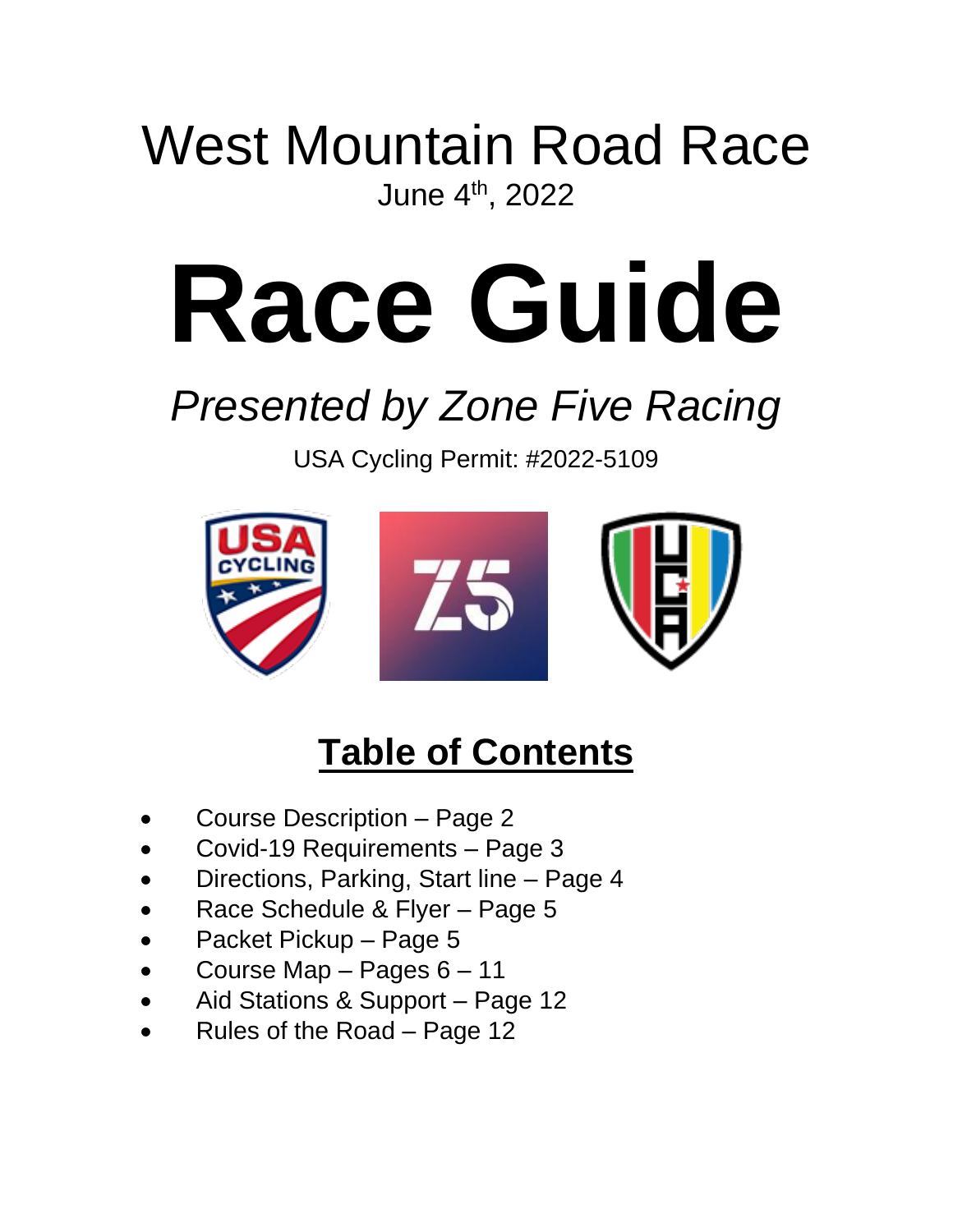#### **Course Description**

The loop around West Mountain is a mostly flat course that can make for some fast pacelines along with short kickers that are just hard enough to cause a break or wear down riders over the miles. But watch out if the wind is blowing as the mountain channels the wind onto the course. Strong headwinds/tailwinds are not uncommon. Each lap is 25.8 miles with less than 700 total feet of climbing with fields doing multiple laps. The start is flat but quickly has some down with turns, watch the corners, then a little kicker to warm things up and cool off on the down where the course merges with a 5.5 mile long straight. While the road is dead straight there is a constant slight grade, just enough to slow the pace noticeably. At the end of the straight is short kicker that will take the pace way down. Then another smaller kicker as you go through the gap into Genola and drop all the elevation gained since the start of the 5.5 mile straight. At the end of this down section is another kicker similar to the one at the end of the straight but a little shorter and with continued rollers before a nice recovery downhill. On the west side the road gets near the lake and gives open views to Lake Mountain and Utah Lake. A few rollers and some flat before a gradual uphill as you round the north point of the loop and back to the start. This is a fun course where any type of rider can pull off a win with the right strategy.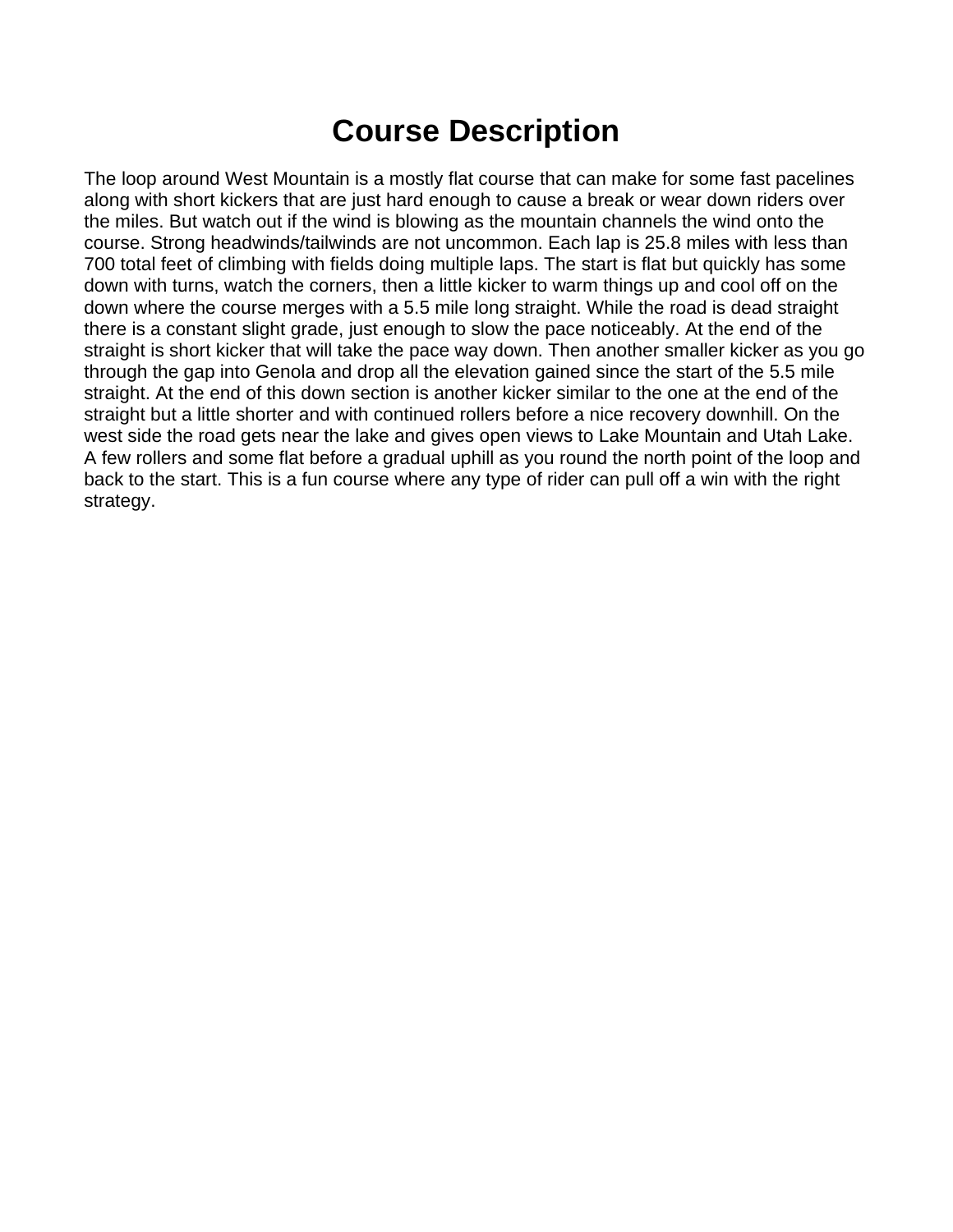## **Covid-19 Requirements & Recommendations**

- Sign Covid waiver online through email from BikeReg.
- Each participant's temperature will be taken and recorded at check-in along with verifying ID and USAC license, per current requirements.
- If there is a line for check-in, maintain at least 6 feet from others.
- Volunteers will abide by all current State Health Department recommendations such as face coverings, gloves, and maintaining correct spacing at all times.
- There will be no pre or post-race meetings. A quick review of the rules, course and race distance will be done before each field starts.
- All participants are encouraged to maintain at least 6 feet from each other except during the race. Volunteers will remind participants of requirements.
- During arrival, warm-up (pre-race) and departure (post-race) participants are encouraged to spread out and maintain more than 6 feet spacing. Volunteers will observe and remind participants to keep correct distances and not gather in groups.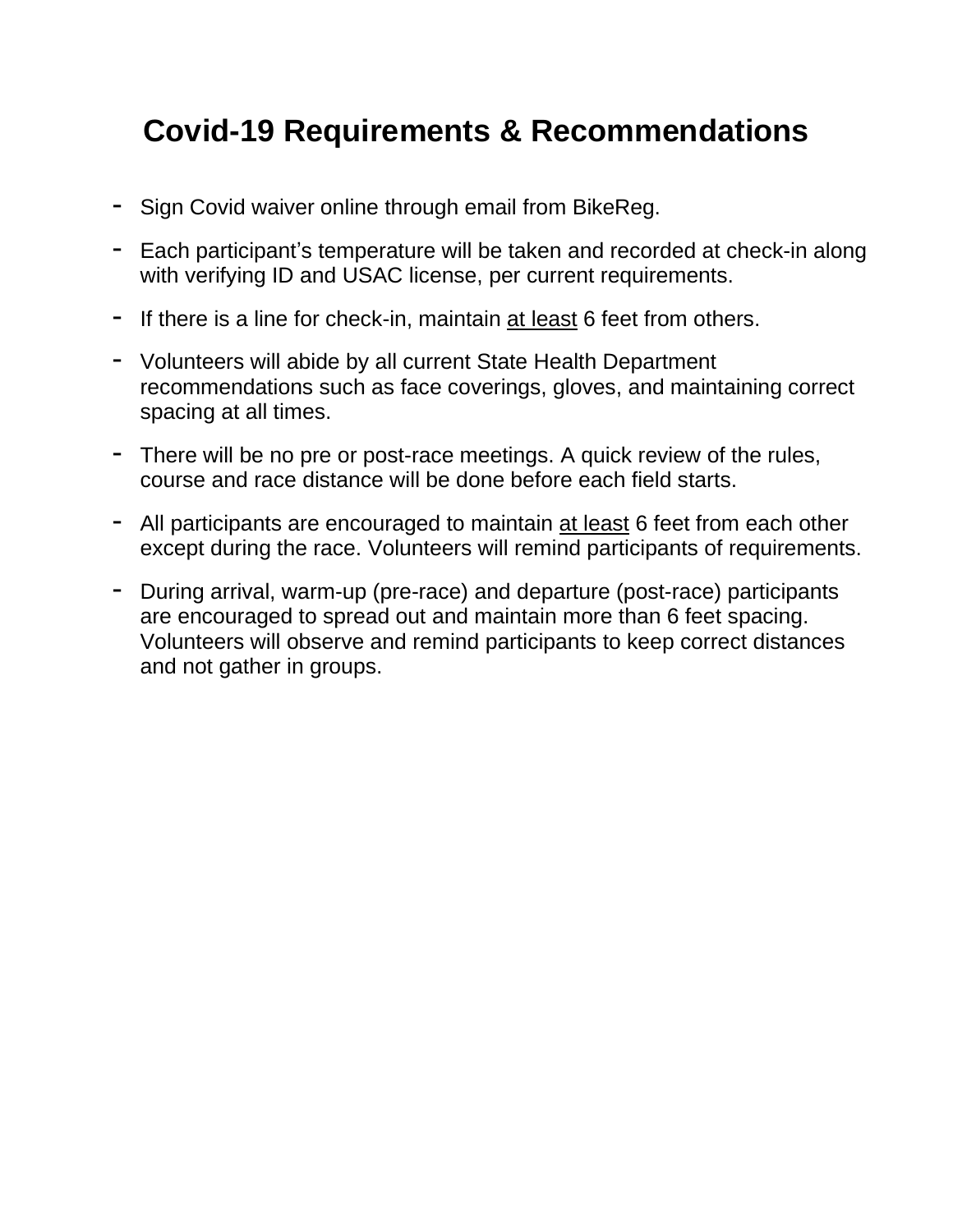## **Directions & Parking**

#### **RACE HEADQUARTERS** – Lincoln Beach

(4700 Lincoln Beach Rd, Spanish Fork, UT 84660) 7:00am – 2:30pm



- Option 1: Take I-15 to 400 S. Springville exit, Exit #260.
- Head west on SR-77 turning right at T with stop sign. Then follow it to SR-147 (next stop sign) and turn right. Follow road west to Lincoln Beach, see map.
- Option 2: Take I-15 to Spanish Fork Main exit, exit, Exit #257.
- Head south on Main to 400 North, turn right and stay on SR-147 until 4 way stop with SR-77. Head straight on road west to Lincoln Beach, see map.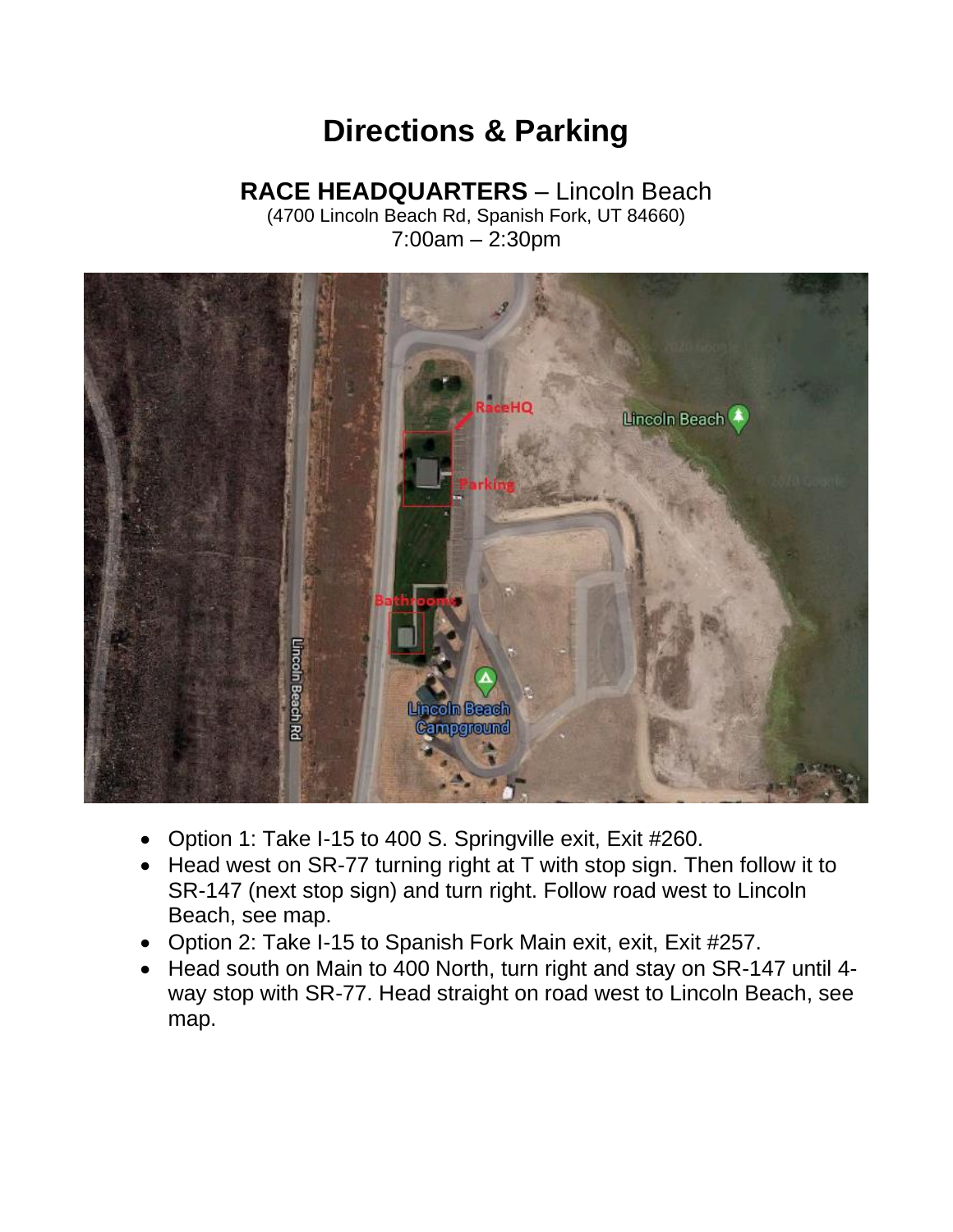### **Race Flyer and Schedules**

#### **June 4 th , 2022 W. Mountain Road Race Fields and Start Times**

| <b>Start</b><br>Time | Category                                                       | <b>Prizes</b> | <b>Podium</b><br>Places* | Course<br>Length/Laps | <b>Field</b><br>Limit | Advance<br><b>Registration**</b> | Day of<br><b>Registration</b> |
|----------------------|----------------------------------------------------------------|---------------|--------------------------|-----------------------|-----------------------|----------------------------------|-------------------------------|
| 9:00am               | Men 1-3,<br>Collegiate A                                       | Yes           | $3 - 5$                  | 75, 3 laps            | 50                    | \$45                             | \$50                          |
| 9:02am               | Women 1-4,<br>Collegiate A                                     | Yes           | $3 - 5$                  | 75, 3 laps            | 25                    | \$45                             | \$50                          |
| $9:05$ am            | Men 3-4,<br>Collegiate B                                       | Yes           | $3 - 5$                  | 75, 3 laps            | 50                    | \$45                             | \$50                          |
| 9:10am               | Men 40A 1-4                                                    | Yes           | $3 - 5$                  | 75, 3 laps            | 45                    | \$45                             | \$50                          |
| 9:15am               | Men 4,<br>Collegiate C                                         | Yes           | $3 - 5$                  | 50, 2 laps            | 45                    | \$45                             | \$50                          |
| 9:20am               | Men 40B 4<br>55+ Open<br>70+ Open                              | Yes           | $3 - 5$                  | 50, 2 laps            | 45                    | \$45                             | \$50                          |
| 9:25am               | Women 4-5,<br>Collegiate B<br>Women 35+ Open<br>Women 50+ Open | Yes           | $3 - 5$                  | 50, 2 laps            | 35                    | \$45                             | \$50                          |
| 9:30am               | All Novice <sup>1</sup>                                        | Yes           | 3                        | 25, 1 lap             | 20                    | \$25                             | \$30                          |
| 9:30am               | All JRs                                                        | Yes           | 3                        | 25, 1 lap             | 25                    | \$20                             | \$25                          |

**\* Fields less than 7 will only have prizes for 1st place. Fields of 25+ will have 5 podium places & prizes.** 

**\*\* Registration prices shown may or may not include taxes, registration fees, or 1-day USAC license.**

- **1. Additional Novice fields may be added if registration demand exceeds 20. The fields are limited to 20 for safety for first time racers.**
- **2. Combined fields will race together, scored separately.**

*\*\*\* Bring ID and USAC License Information \*\*\**

Saturday, June  $4<sup>th</sup>$ , 7:30am - 8:45am at Race Check-in 4700 Lincoln Beach Rd, Spanish Fork, UT 84660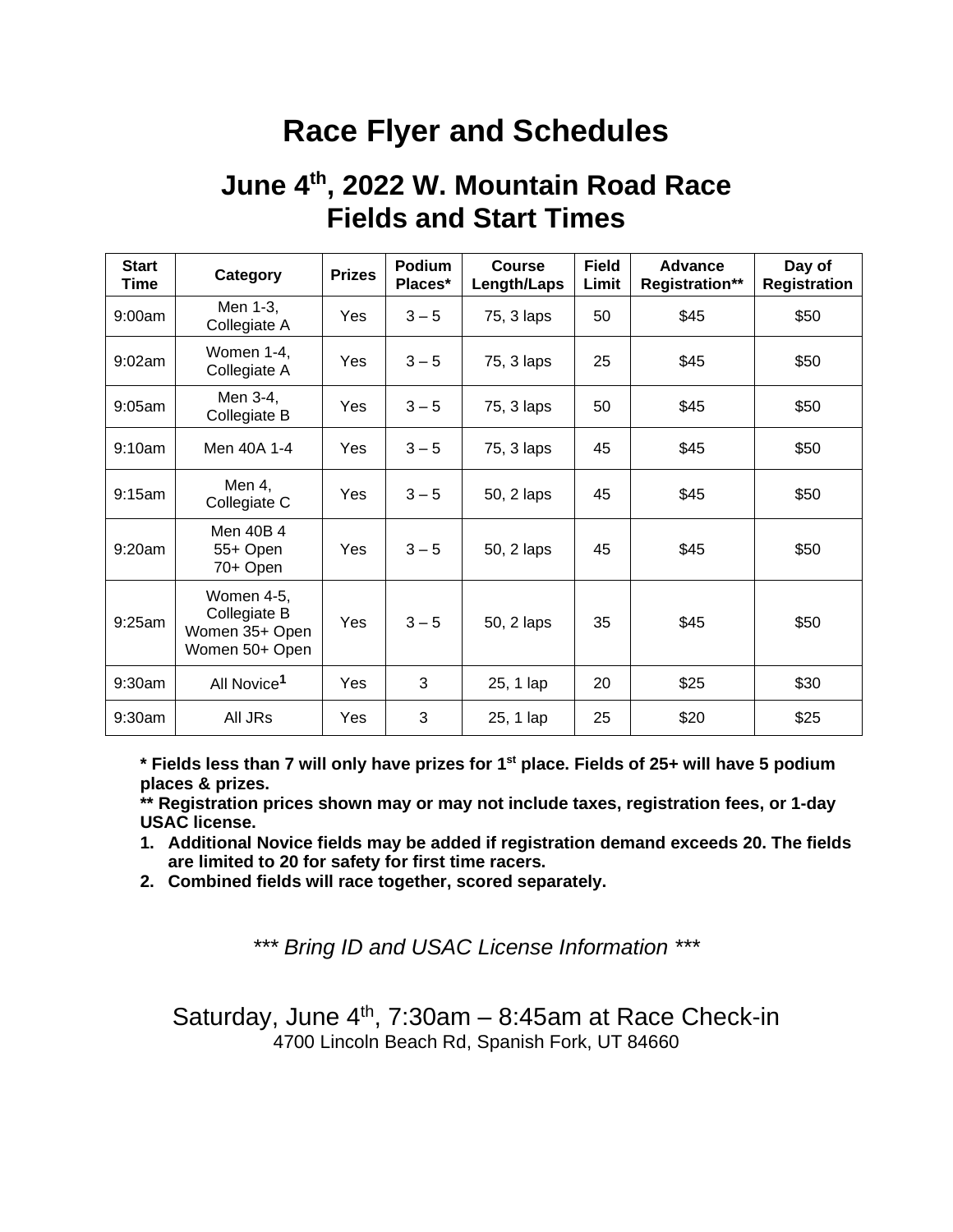## **Each lap is 25.8 miles and ~700 feet elevation**



RidewithGPS Link:<https://ridewithgps.com/routes/31873056>

Strava Link:<https://www.strava.com/routes/27586219>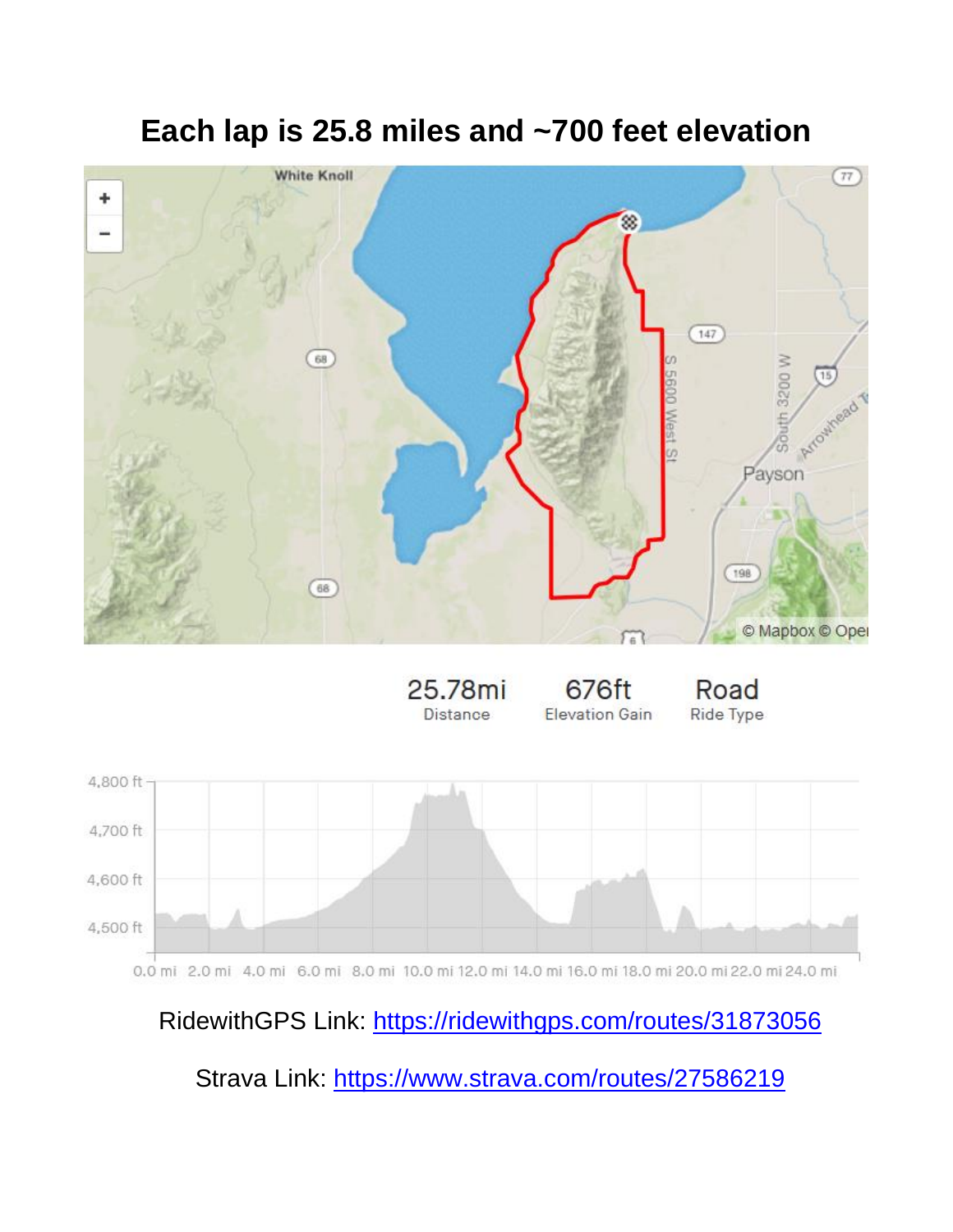## **'***Event Traffic Ahead***' sign location option with course arrows.**

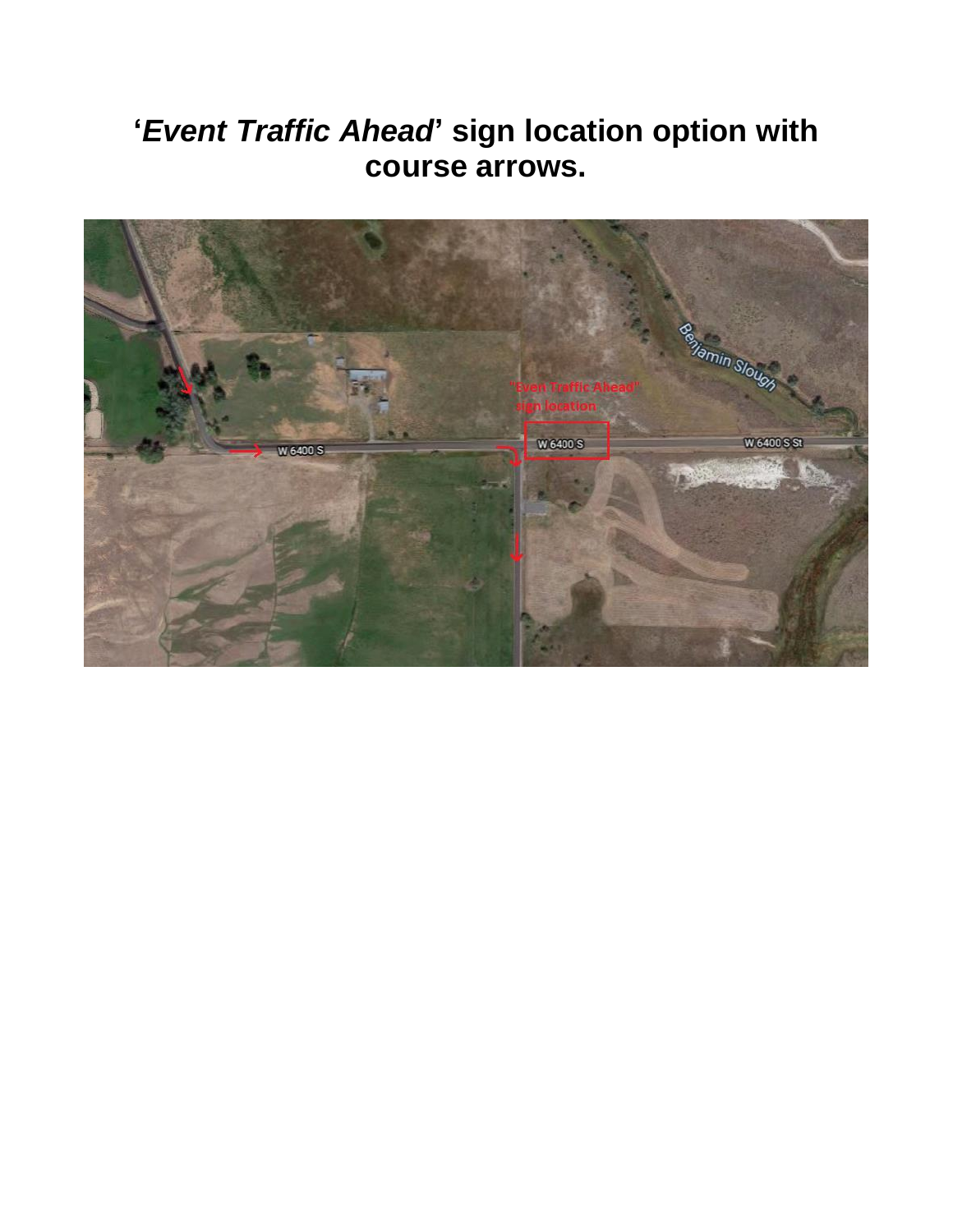#### **Intersection of SR-147 (5600 West) & 10400 South 4-way stop sign – Traffic controlled Intersection**

9am – Noon (3 hr. window)

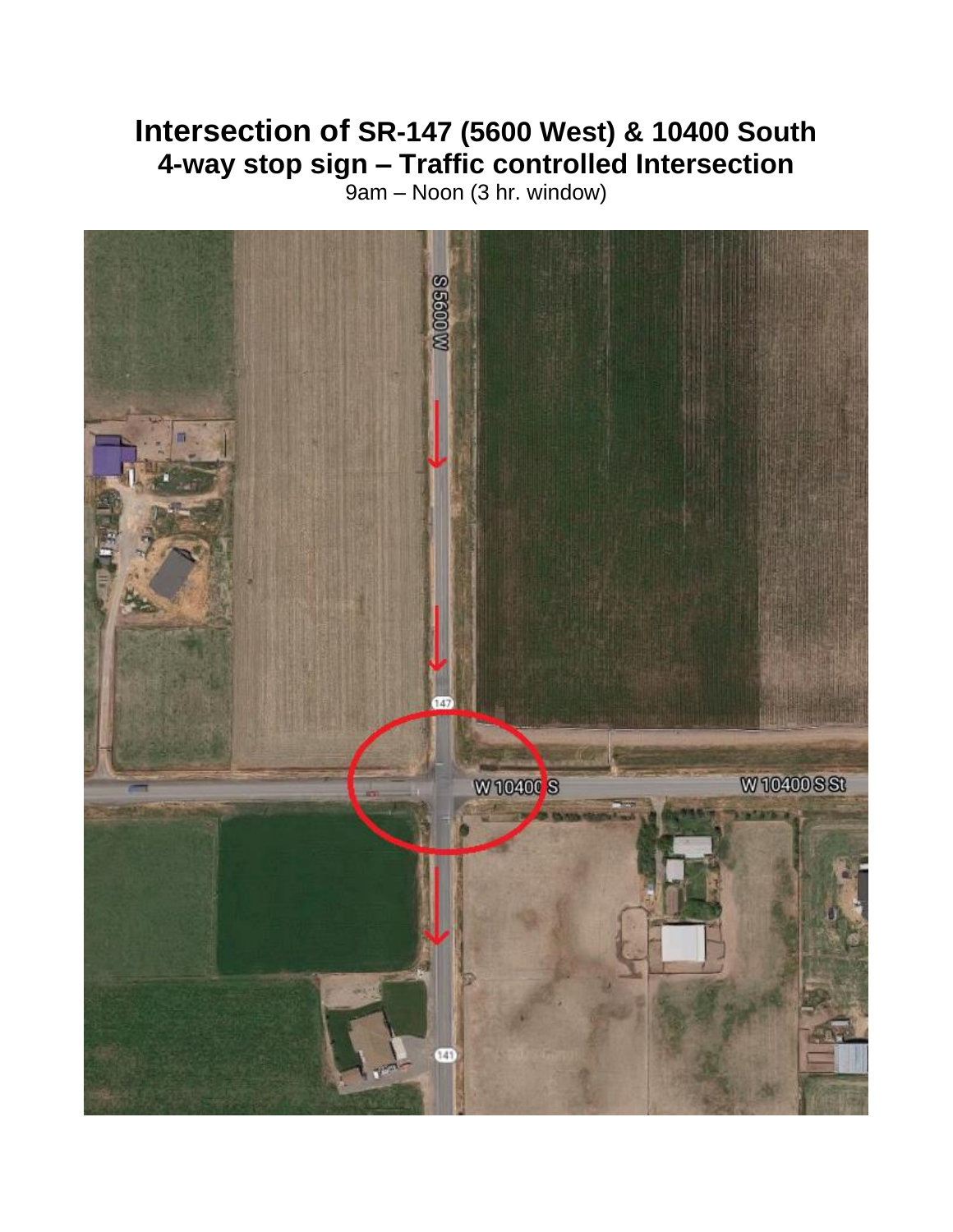#### **Possible volunteer location to keep riders on course with course arrows.**

9:30am – Noon (2.5 hr. window)

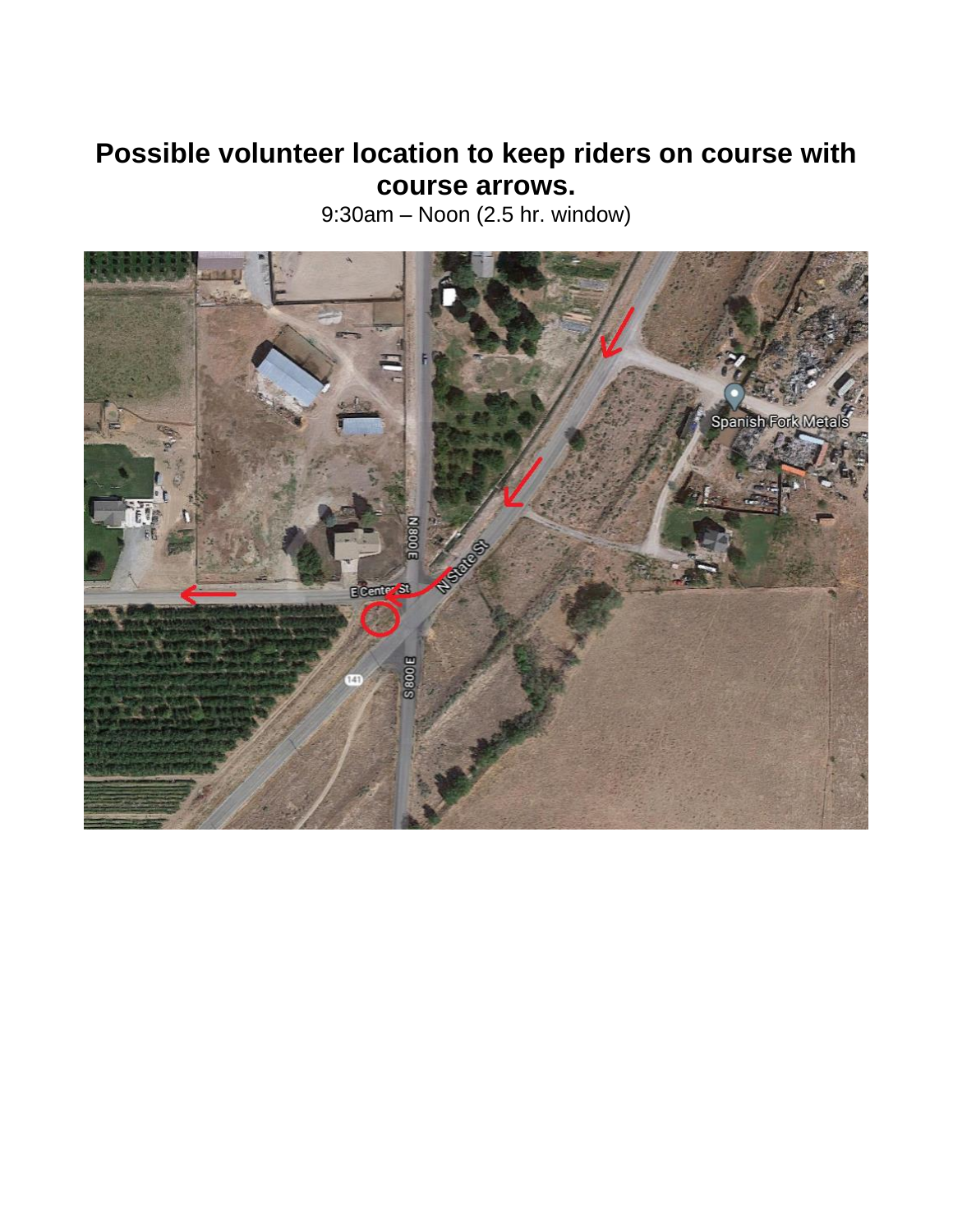#### **Intersection of Center Street & Main Street in Genola 4-way stop sign – Traffic controlled Intersection**

9:30am – Noon (2.5 hr. window)

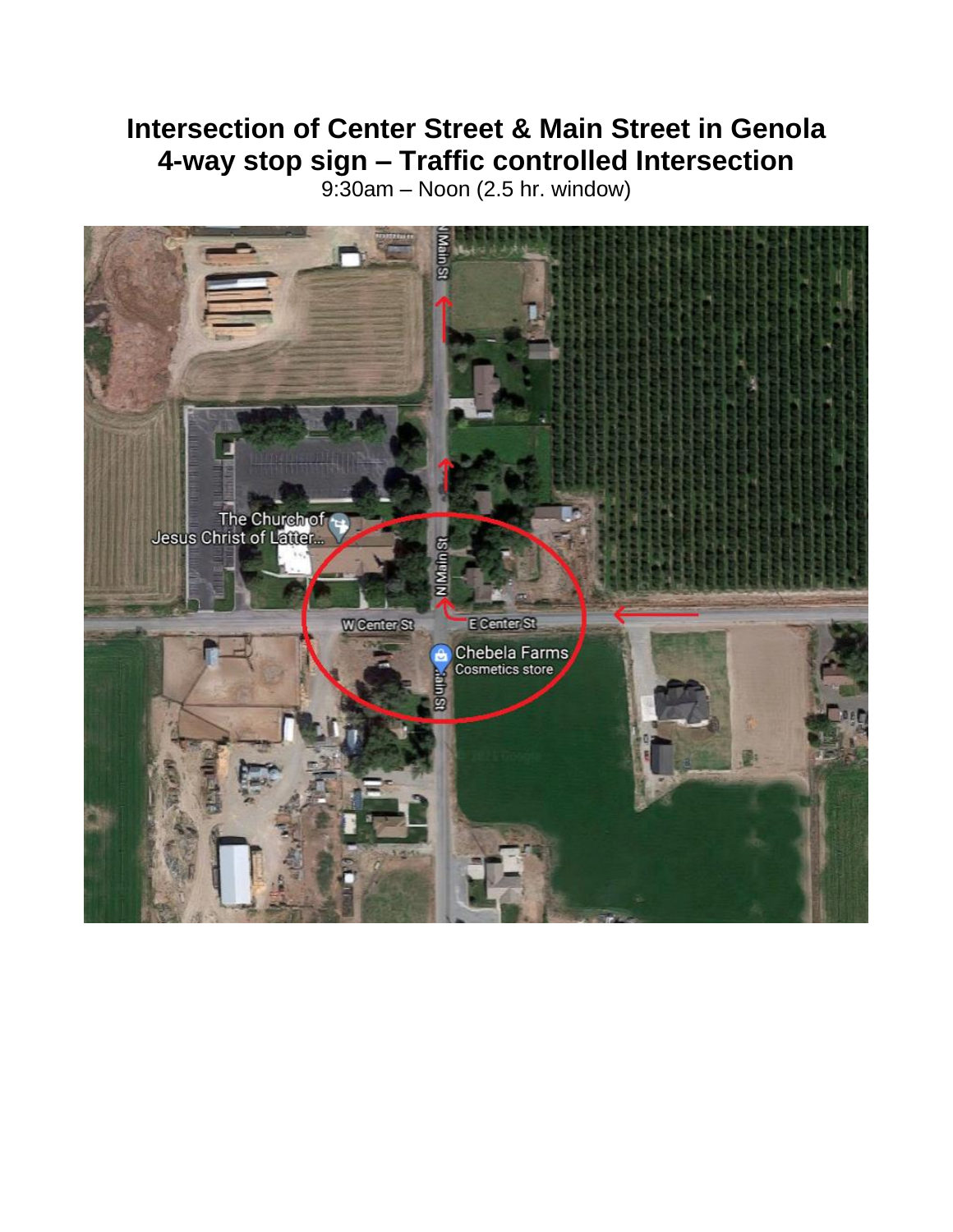#### **Finish Line Location with '***Event Traffic Ahead***' option location, cone chute for finish**

10am – 1:00pm (3 hr. window)